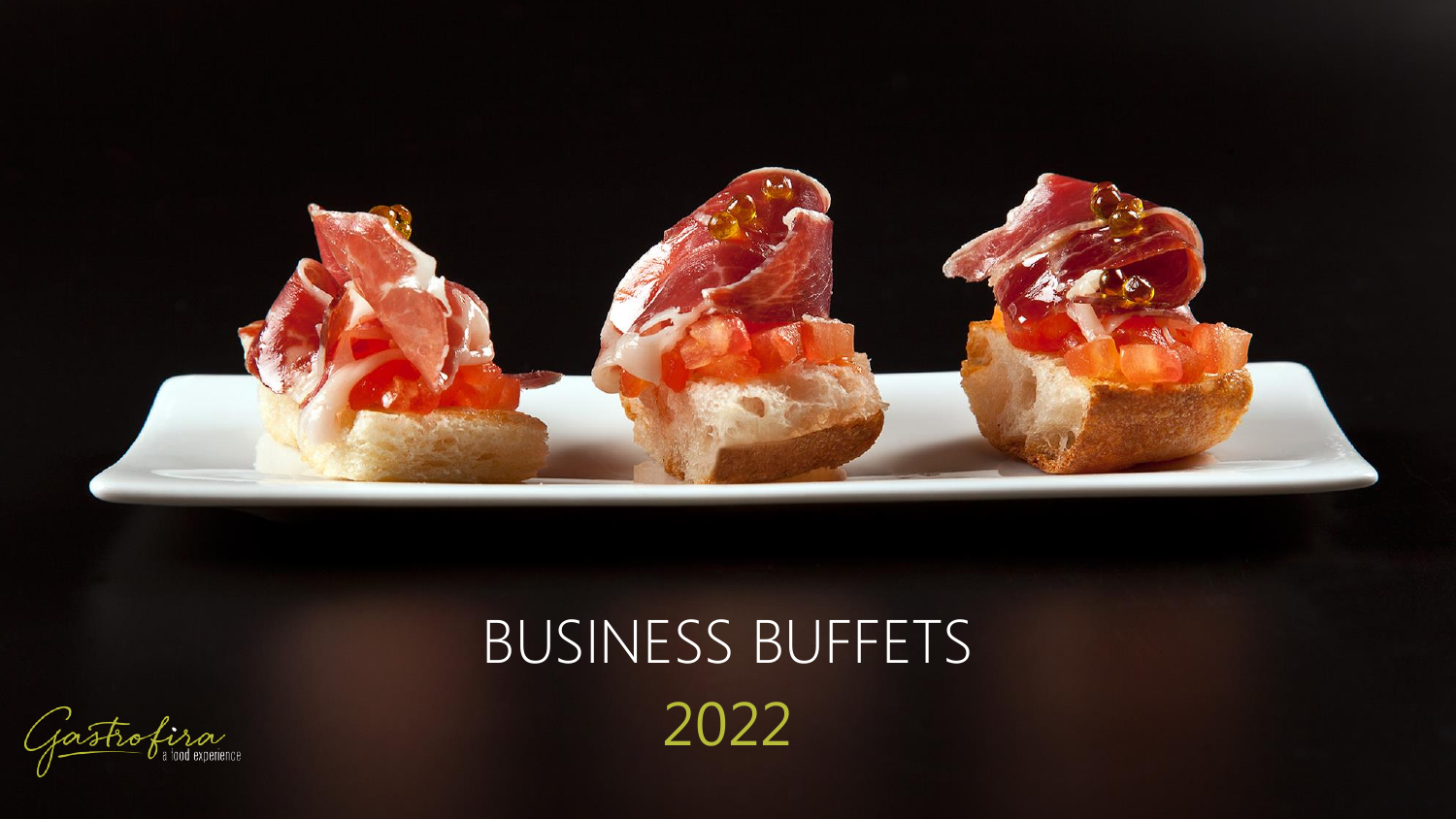# **BUSINESS** BUFFETS



#### Menu A Greek salad, tomatoes, black olives, Feta cheese and oregano Caesar salad Mushrooms risotto Mini chicken tournedos "Catalonian style" Portuguese-style cod with potatoes Sliced baked potato with herbs oil

Assortment of cheeses with dried fruits Fresh fruit cuts Duo of cakes: Cheesecake and Millefeuille

Cellar: Wines, soft drinks, mineral waters and coffee

# Menu C

Salad of osmotized pears, Parmesan cheese and walnuts Pesto pasta salad Fresh pasta with artichoke, mushroom cream and asparagus Mini beef tournedos with mushroom sauce Gilt-head bream baked with vegetable tajine and arabic touches Vegetable curry

Assortment of cheeses with dried fruits Fresh fruit cuts Duo of cakes: Cheesecake and Millefeuille

Cellar: Wines, soft drinks, mineral waters and coffee

| Prices for services from 31 to 150 quests   | 60,50€  |
|---------------------------------------------|---------|
| Prices for services from 151 to 700 quests  | 58,50 € |
| Prices for services from 701 to 1500 quests | 58,00 € |
| Prices from 1501 and above                  | 57,50 € |

# Menu B

King prawn salad with guacamole and lime Italian antipasti Shellfish fideuà with garlic sauce Lamb with almond sauce Teriyaki salmon with eggplant and miso sauce Grilled vegetables KM 0

Assortment of cheeses with dried fruits Fresh fruit cuts Duo of cakes: Mini Sara, Choco-raspberry

Cellar: Wines, soft drinks, mineral waters and coffee

## Menu D

Goat cheese salad with red fruits vinaigrette Homemade olivier salad Ravioli filled with ricotta with vegetable and citrus oil Halal turkey stew with vegetables and teriyaki sauce Grilled hake with stir-fried peppers Sautéed vegetables "Rustic style

Assortment of cheeses with dried fruits Fresh fruit cuts Duo of cakes: Mini Sara, Choco-raspberry

Cellar: Wines, soft drinks, mineral waters and coffee